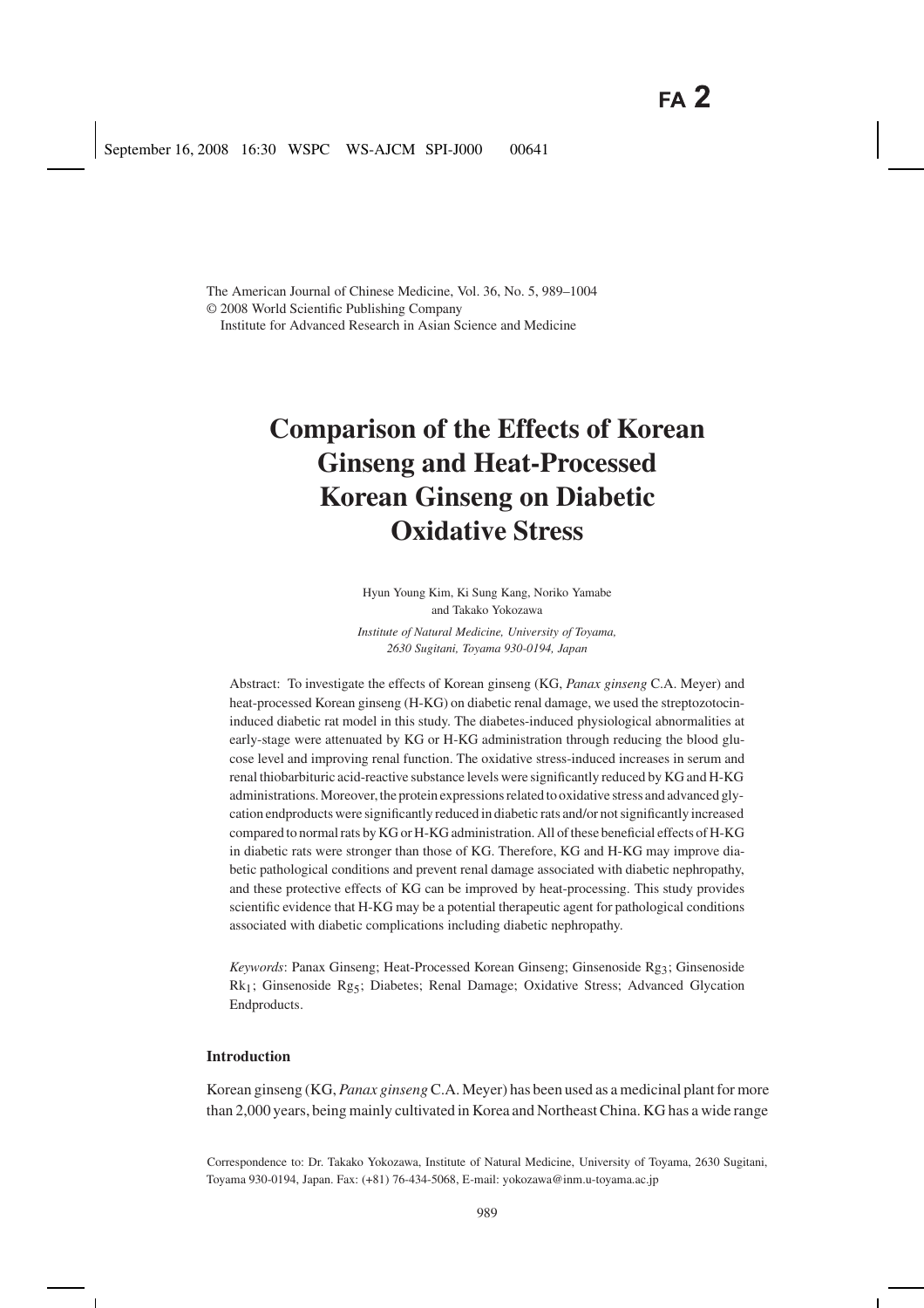of pharmacological and physiological actions, such as antiaging, immunoenhancement,antistress, anti-fatigue, and anti-tumor activities (Han *et al.*, 1984; Sugaya *et al.*, 1988; Hasegawa *et al.*, 2002; Kaneko and Nakanishi, 2004). These medicinal properties of ginseng have been suggested to be closely linked to ginseng's protective effects against free radical attack (Chen, 1996; Lee *et al.*, 1999; Maffei Facino *et al.*, 1999; Kang *et al.*, 2006a). When ginseng extract was administrated to rats, myocardial ischemia-reperfusion damage induced by hyperbaric oxygen was prevented (Maffei Facino *et al.*, 1999), and ginseng extract was reported to have a hepatoprotective effect against oxidative stress induced by exhaustive exercise (Voces *et al.*, 1999). In particular, several investigations strongly support the evidence that ginseng root possesses an anti-diabetic property, such as *via* inhibition of intestinal glucose absorption, an increase in energy expenditure, improving the sensitivity to insulin, and the stimulation of sugar metabolism (Yokozawa *et al.*, 1985; Chung *et al.*, 2001; Xie *et al.*, 2005). Moreover, ginseng root has been shown in clinical studies to have beneficial effects in diabetic patients (Kwan and Wan, 1994; Sotaniemi *et al.*, 1995).

Recent studies have reported that the biological activities of ginseng are improved by heatprocessing (Keum *et al.*, 2000; Kim *et al.*, 2000; Kang *et al.*, 2006a). Heat-processed ginseng has been reported to exhibit more potent pharmacological activities, such as vasorelaxation, antioxidant, and anti-tumor activities than conventional ginsengs (Keum *et al.*, 2000; Kim *et al.*, 2000). These enhanced biological activities of ginsengs were thought to be mediated by changes in the chemical constituents such as ginsenosides by heat-processing, because ginsenosides are known pharmacologically as the main active components of ginseng (Park *et al.*, 1998; Attele *et al.*, 1999; Sievenpiper *et al.*, 2004).

Diabetes mellitus is characterized by excessive glucose production. An abnormally elevated blood glucose level causes oxidative stress and the formation of advanced glycation endproducts (AGEs), which have been closely linked to diabetic complications such as neuropathy, retinopathy, and nephropathy (Baynes, 1991; Ahmed, 2005). Diabetics are at an increased risk for several types of kidney disease, and the predominant cause of endstage renal disease in this disorder is diabetic nephropathy (Selby *et al.*, 1990; Held *et al.*, 1991). However, recent clinical trials suggest that there is no effective treatment for diabetic nephropathy without undesirable side-effects or contraindications (The Diabetes Control and Complications Trial Research Group, 1993). Therefore, great effort has been focused on traditional and herbal medicines to find a novel therapeutic agent for diabetic nephropathy without any toxic effects (Yokozawa *et al.*, 2004; Yamabe *et al.*, 2006).

Although the beneficial effects of KG on diabetes and the increase in biological activities of KG by heat-processing are well-defined as mentioned above, a comparison of the effects of KG and H-KG on diabetic oxidative stress has not yet been performed. Therefore, it was carried out in the present study using streptozotocin (STZ)-induced diabetic rats.

#### **Materials and Methods**

#### *Reagents*

Phenylmethylsulfonyl fluoride (PMSF), STZ, Nonidet P 40 (NP-40), and  $\beta$ -actin were purchased from Sigma Chemical Co. (St. Louis, MO, USA). Dithiothreitol (DTT) was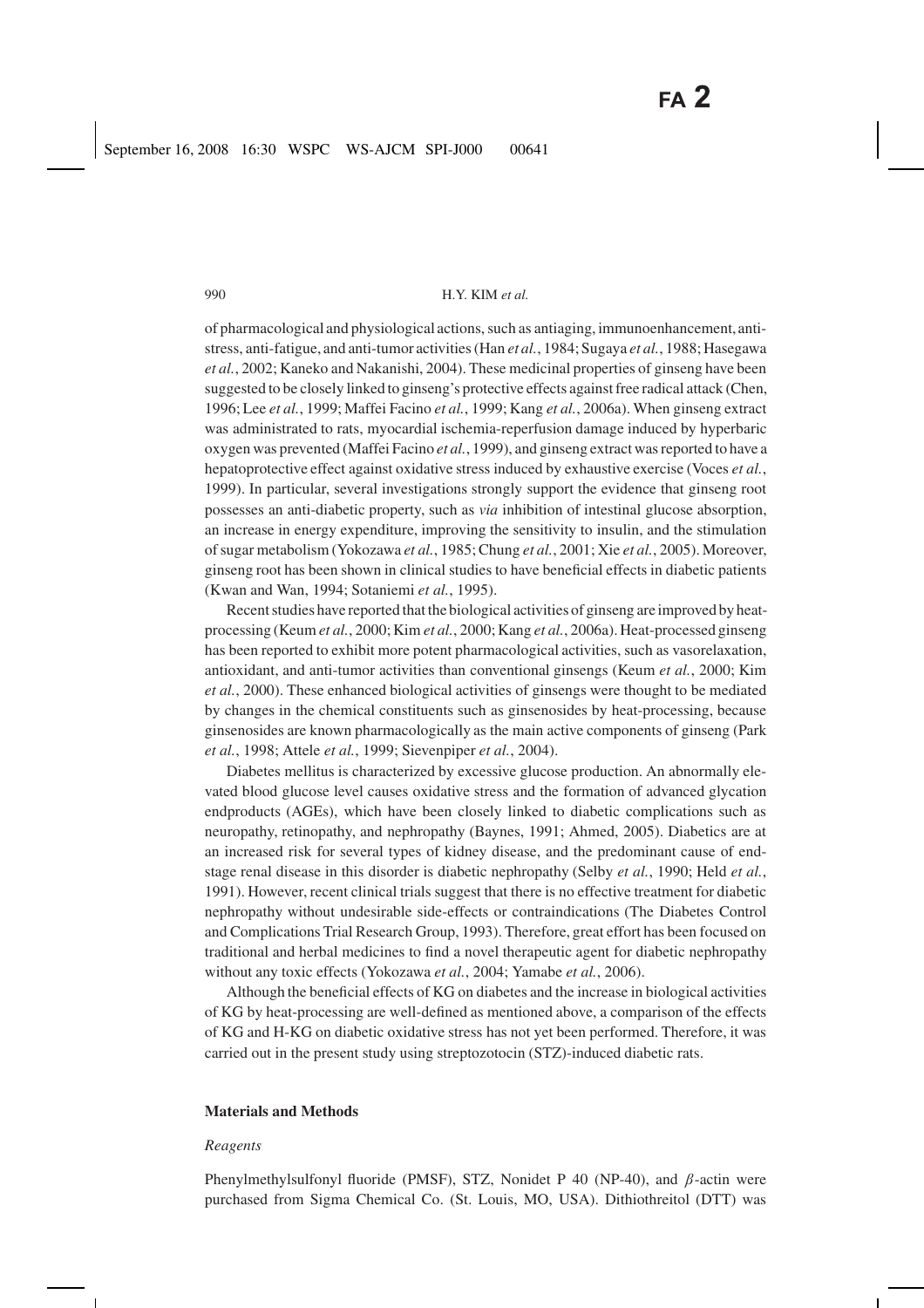purchased from BioVision Inc. (Mountain View, CA, USA). Bovine serum albumin (BSA), 2-thiobarbituric acid (TBA), protease inhibitor mixture in DMSO solution, 2-amino-2 hydroxymethyl-1,3-propanediol(Tris(hydroxymethyl)aminomethane),Tween-20, and skim milk powder were purchased from Wako Pure Chemical Industries, Ltd. (Osaka, Japan). Nuclear factor-kappa Bp65 (NF-κBp65), cyclooxygenase-2 (COX-2), inducible nitric oxide synthase (iNOS), receptors for AGE (RAGE), and goat anti-rabbit and/or goat anti-mouse IgG horseradish peroxidase (HRP)-conjugated secondary antibody were purchased from Santa Cruz Biotechnology (Santa Cruz, CA, USA). The polyclonal antibody against Nε-(carboxymethyl)lysine (CML) was kindly provided by Dr. Nagai of Kumamoto University. The other chemicals and reagents used were of high quality and obtained from commercial sources.

## *Plant Material and Its Heat-Processing*

Commercial KG (*Panax ginseng*, four years old) was purchased from a ginseng market in Seoul (Korea). Fifty g of KG was ground to pass an 80 mesh sieve and boiled gently in 1,000 ml water 3 times for 1 hour. The solvent was evaporated *in vacuo* to give a water extract with a yield of about 20%, by weight of the original ginseng powder. KG water extract was autoclaved at 120 $\rm{°C}$  and 0.11 MPa for 3 hours, and the product was dried in an oven at 50 $\rm{°C}$ for 3 days to produce the heat-processed KG (H-KG).

#### *Analysis of Ginsenosides*

The ginseng extracts were dissolved in MeOH (5 mg/ml), and analyzed with a Hitachi (Tokyo, Japan) L-7100 liquid chromatograph fitted with a C-18, reversed-phase column  $(5 \mu m, 25 \text{ cm} \times 4 \text{ mm } I.D.$ ; YMC-Pack Pro) utilizing a solvent gradient system (Kwon *et al.*, 2001). The mobile phase consisted of water (solvent A) and acetonitrile (solvent B), and the flow rate was 1 ml/min. The detector was a SEDEX 55 ELSD (Sedere, France). The gradient elution was used as follows: 0 min, 15% B; 10 min, 34.5% B; 25 min, 47.5% B; 40 min, 80% B; and 50 min, 100% B. Ginsenosides were identified by a comparison of the retention times with those of authentic samples, which were previously isolated in our laboratory by the reported method (Oura *et al.*, 1975; Park *et al.*, 1998). Results are expressed as the average values (% of each extract) of duplicate analysis. Linearity of the detector responses was tested for all ginsenosides  $(5-100 \mu g/ml)$ , and the coefficient of correlation  $was > 0.99$ . The relative standard deviation value of intra-day repeatability was lower than 6%, indicating good precision.

#### *Animals and Treatments*

The Guidelines for Animal Experimentation, approved by the University of Toyama, were followed in these experiments. Male Wistar rats (120–130 g) from Japan SLC, Inc. (Hamamatsu, Japan) were used. They were kept in a plastic-bottomed cage under a conventional lighting regimen with a dark night. The room temperature (about 25◦C) and humidity (about 60%) were controlled automatically. They were allowed free access to laboratory pellet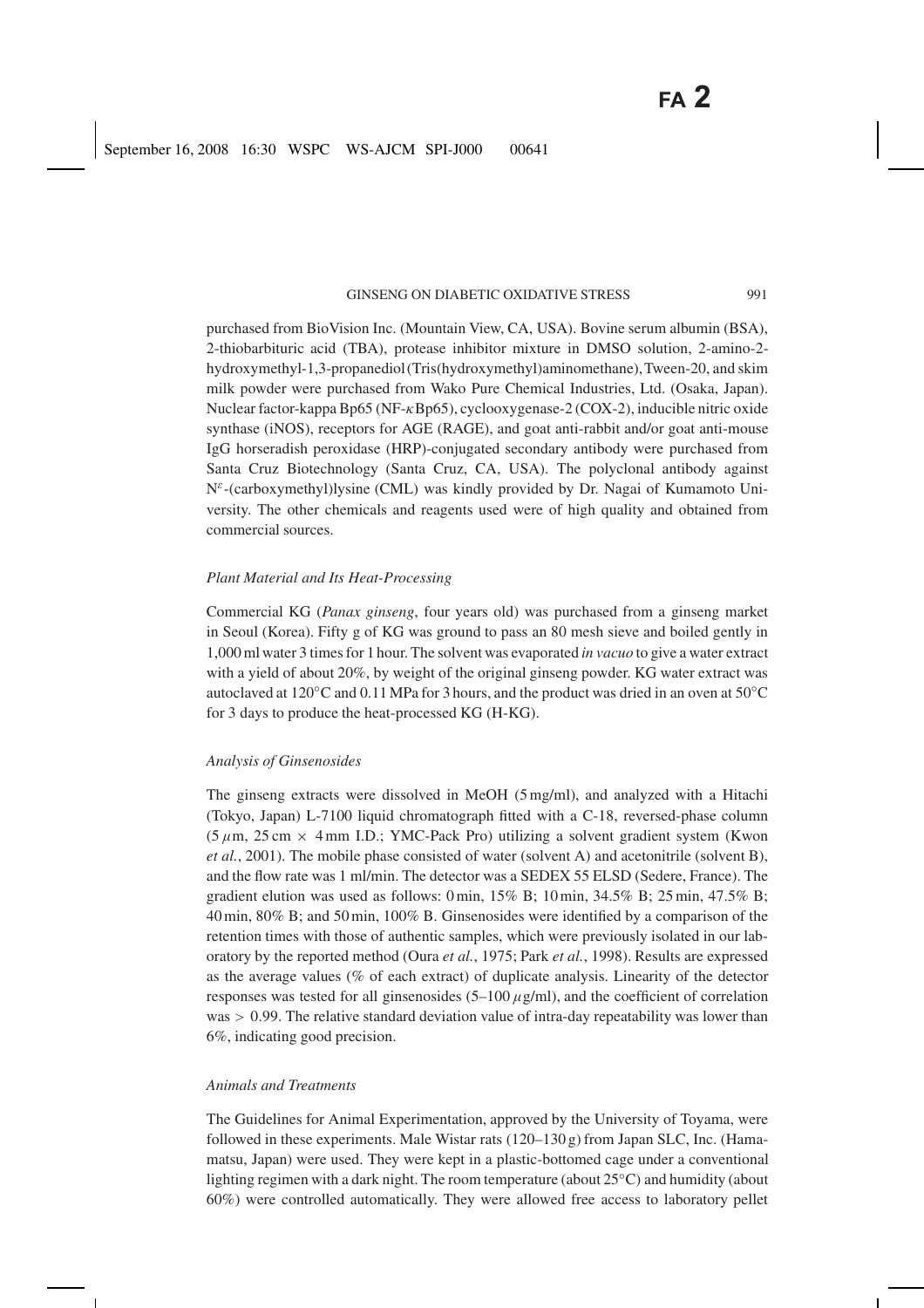chow (CLEA Japan Inc., Tokyo, Japan; comprising 24.0% protein, 3.5% lipids, and 60.5% carbohydrate) and water. After several days of adaptation, STZ dissolved in citrate buffer (10 mM, pH 4.5) was injected intraperitoneally at a dose of 50 mg/kg body weight following overnight fasting. Ten days after the injection, the glucose level in the blood taken from the tail vein was determined. The rats were divided into 3 groups (8 rats/group), avoiding any inter-group differences in blood glucose levels. The control group was given water (vehicle), while the other two groups were orally administered the KG or H-KG extract at a dose of 100 mg/kg body weight daily using a stomach tube, respectively. The dose was determined based on our previous short-term toxicity assessments of KG and H-KG in rats (Kang *et al.*, 2007a). Rats that underwent a sham injection of citrate buffer without STZ were also used as a normal group ( $n = 5$ ). After administration for 20 consecutive days, urine was collected from metabolic cages and blood samples were collected from the abdominal aorta. The serum was immediately separated from the blood samples by centrifugation. Subsequently, the renal arteries of each rat were perfused with ice-cold physiological saline (0.9% NaCl, pH 7.4), and the kidneys were removed, quickly frozen, and kept at −80◦C until analysis.

#### *Assays of Serum and Urine Samples*

Serum glucose and creatinine (Cr) were determined using commercial reagents (Glucose CII-Test Wako obtained from Wako Pure Chemical Industries Ltd., Osaka, Japan; CRE-EN Kainos obtained from Kainos Laboratories Inc., Tokyo, Japan). The serum TBA-reactive substance levels were determined using a previously described method (Naito and Yamanaka, 1978). Urine components were determined as follows: protein by the sulfosalicylic acid method (Sakagishi, 1968), and Cr by a commercial reagent (CRE-EN Kainos, Kainos Laboratories Inc.). Creatinine clearance (CCr) was calculated on the basis of urinary Cr, serum Cr, urine volume, and body weight using the following equation: CCr (ml/min/kg body weight) = [urinary Cr (mg/dl)  $\times$  urine volume (ml)/serum Cr (mg/dl)]  $\times$  [1,000/body weight  $(g)$ ] × [1/1,440 (min)].

## *Determination of Renal TBA-Reactive Substance Levels*

TBA-reactive substance levels in the kidney were determined by the method of Uchiyama and Mihara (1978), and the protein level was evaluated by the micro-biuret method (Itzhaki and Gill, 1964) with BSA as the standard.

#### *Western Blotting*

Renal cortical sections were homogenized with ice-cold lysis buffer (pH 7.5) containing 137 mM NaCl, 20 mM Tris-HCl, 1% Tween-20, 10% glycerol, 1 mM PMSF, and the protease inhibitor mixture in DMSO solution. Samples were then centrifuged at  $2,000 \times g$  for 10 min at 4◦C. The protein concentration in tissue was determined using a Bio-Rad protein assay kit and BSA as a standard. For Western blot analysis, each sample  $(30 \mu g$  protein/lane) was denatured by boiling in Laemmli sample buffer and stored at −80◦C until assaying.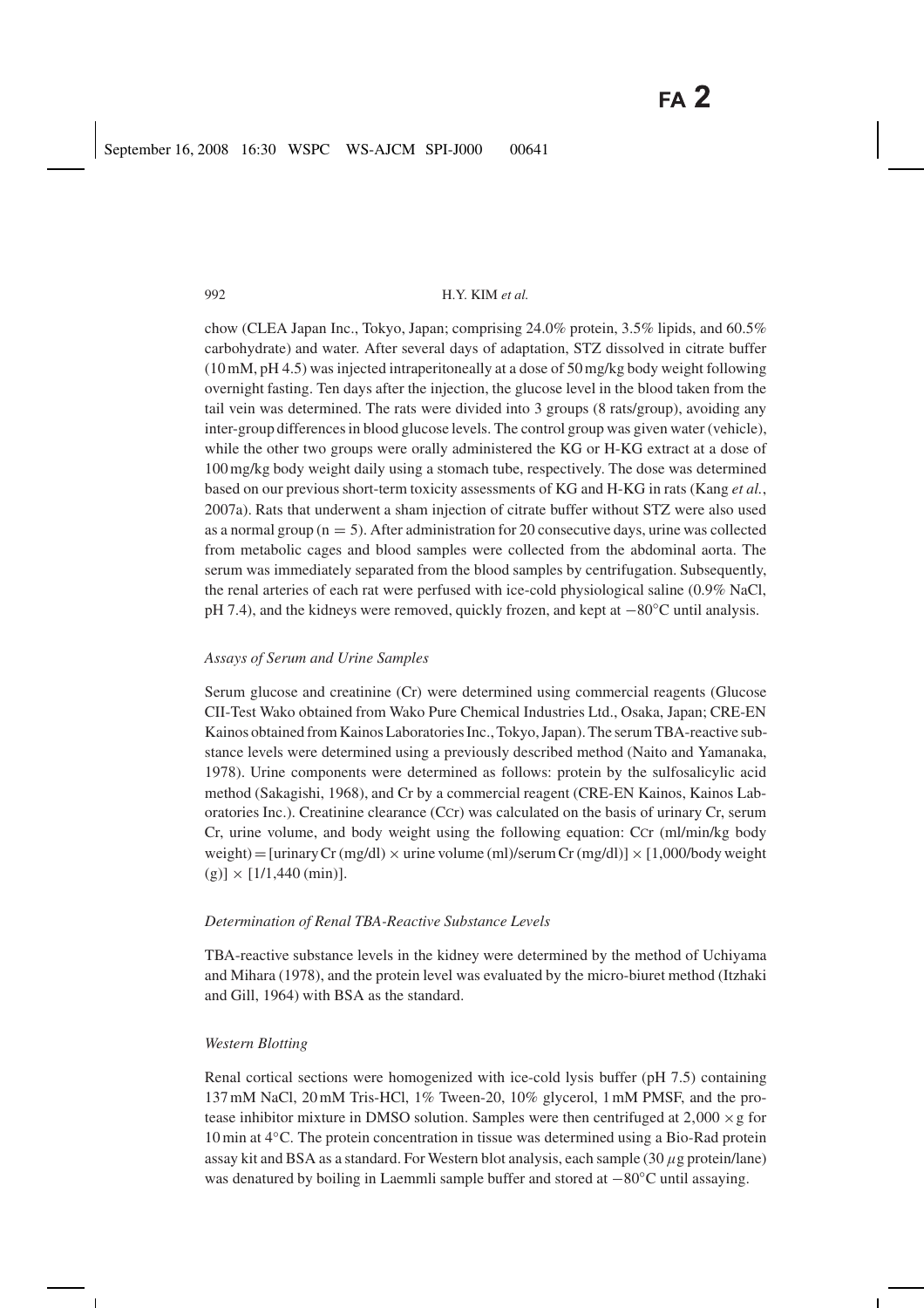Nuclear extract was obtained from the renal cortex in experimental rats according to the method of Rangan *et al.* (1999) with minor modifications. In brief, cortical renal tissue (100 mg) was homogenized in 200  $\mu$ l of ice-cold hypotonic buffer containing 10 mM HEPES  $(pH 7.9)$ ,  $10$  mM KCl,  $2$  mM  $MgCl<sub>2</sub>$ ,  $0.1$  mM EDTA,  $0.5$  mM DTT,  $1$  mM PMSF, and protease inhibitor mixture in DMSO solution. Then, 65  $\mu$ l of 2% (v/v) NP-40 was added and the mixture was vortexed for 1 min, incubated for 10 min, and centrifuged at  $1,000 \times g$  for 10 min at 4◦C. Supernatant fractions were discarded and crude nuclear pellets were rinsed twice with hypotonic buffer and resuspended in  $60 \mu l$  of hypertonic buffer containing 50 mM HEPES (pH 7.9), 50 mM KCl, 300 mM NaCl,  $10\%$  (v/v) glycerol, 0.5 mM DTT, 1 mM PMSF, and protease inhibitor mixture in DMSO solution. It was then vortexed twice for 1 min each, and the mixture was centrifuged at 13,000  $\times$  g for 10 min at 4 $°C$  to yield a supernatant containing extracted nuclear proteins. The protein concentration was determined as described above and equal amounts of protein (30  $\mu$ g) were used in Western blot analysis with anti-NF- $\kappa$ B antibody.

For determination of NF- $\kappa$ Bp65, COX-2, iNOS, CML, and RAGE protein expressions in the kidney, 30  $\mu$ g of protein from each sample was electrophoresised through 8, 10, and 12% sodium dodecyl sulfate-polyacrylamide gels. Separated proteins were electrophoretically transferred to a nitrocellulose membrane, blocked with 5% skim milk solution for 3 hours at 4◦C, and then incubated with primary antibodies overnight at 4◦C. After the blots were washed, they were incubated with goat anti-rabbit and/or goat anti-mouse IgG HRP conjugated secondary antibody for 90 min at room temperature. Each antigen-antibody complex was visualized using ECL Western blotting detection reagents (Amersham, New Jersey, USA) and detected by chemiluminescence with LAS-1000 plus (FUJIFILM, Japan). Band densities were determined by Scion image software (Scion Corporation, Frederick, MD, USA) and quantified as the ratio to  $\beta$ -actin.

#### *Data Analysis*

The results for each group are expressed as mean  $\pm$  SE values. The effect on each parameter was examined using one-way analysis of variance. Individual differences between groups were evaluated by Dunnett's test, and those with  $p < 0.05$  were considered to be significant.

#### **Results**

### *Changes in Contents of Ginsenosides*

Figure 1 shows the HPLC-ELSD chromatograms of KG and H-KG water extracts. The major components of KG were ginsenoside Re,  $Rb_1$ , Rc, and  $Rb_2$ . In H-KG, the contents of these polar ginsenosides (peaks 1–4) were reduced, and the contents of less-polar ginsenosides, such as ginsenoside  $20(S)$ -Rg<sub>3</sub>,  $20(R)$ -Rg<sub>3</sub>, Rk<sub>1</sub>, and Rg<sub>5</sub> (peaks 6–9), were increased (Table 1).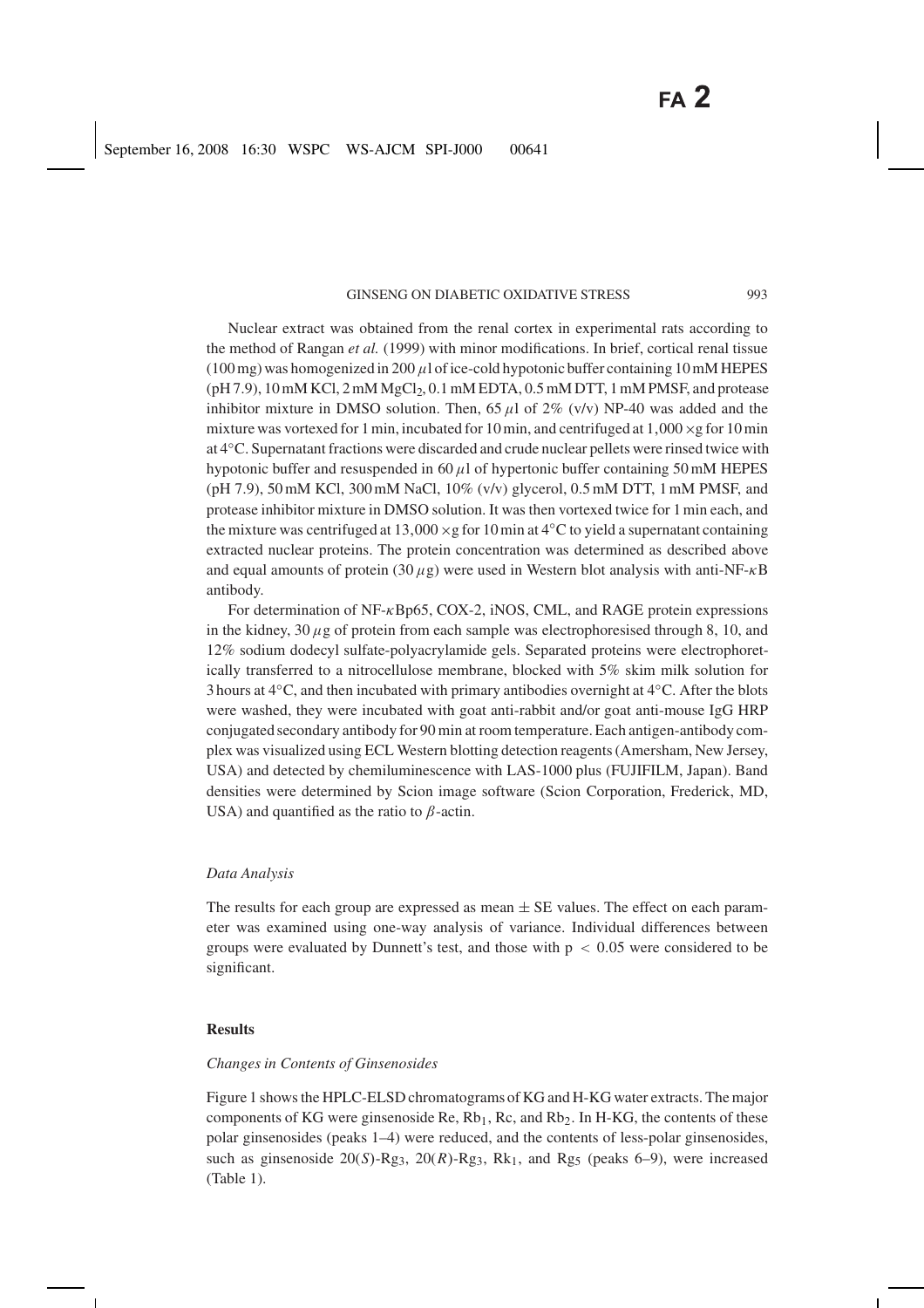

Figure 1. HPLC-ELSD chromatograms of (a) Korean ginseng and (b) heat-processed Korean ginseng water extracts. (1) Re, (2) Rb<sub>1</sub>, (3) Rc, (4) Rb<sub>2</sub>, (5) Rd, (6) 20(*S*)-Rg<sub>3</sub>, (7) 20(*R*)-Rg<sub>3</sub>, (8) Rk<sub>1</sub>, and (9) Rg<sub>5</sub>.

|      |    |                                    |      |      | Table 1. Changes in Contents of Ginsenosides |                                                                                   |      |                   |
|------|----|------------------------------------|------|------|----------------------------------------------|-----------------------------------------------------------------------------------|------|-------------------|
|      | Re | $Rb_1$                             |      |      |                                              | Rc Rb <sub>2</sub> Rd 20(S)-Rg <sub>3</sub> 20(R)-Rg <sub>3</sub> Rk <sub>1</sub> |      | $\mathbf{Rg}_{5}$ |
| KG   |    | $0.32$ $0.34$ $0.17$ $0.15$ $0.04$ |      |      |                                              |                                                                                   |      |                   |
| H-KG |    | $0.05$ $0.16$ $0.11$               | 0.06 | 0.02 | 0.10                                         | 0.05                                                                              | 0.11 | 0.15              |

**Table 1. Changes in Contents of Ginsenosides**

Data are expressed as % of sample extract.

### *Changes in Physico-Metabolic Symptoms*

The effects of KG and H-KG on the changes in physico-metabolic symptoms with diabetes over the experimental period are shown in Table 2. The body weight gain by STZ-induced diabetic rats was significantly lower than that of normal rats, but it was slightly increased by the H-KG administration. The increased kidney weight under diabetes was significantly reduced by the H-KG administration. The levels of food and water intake, and urine excretion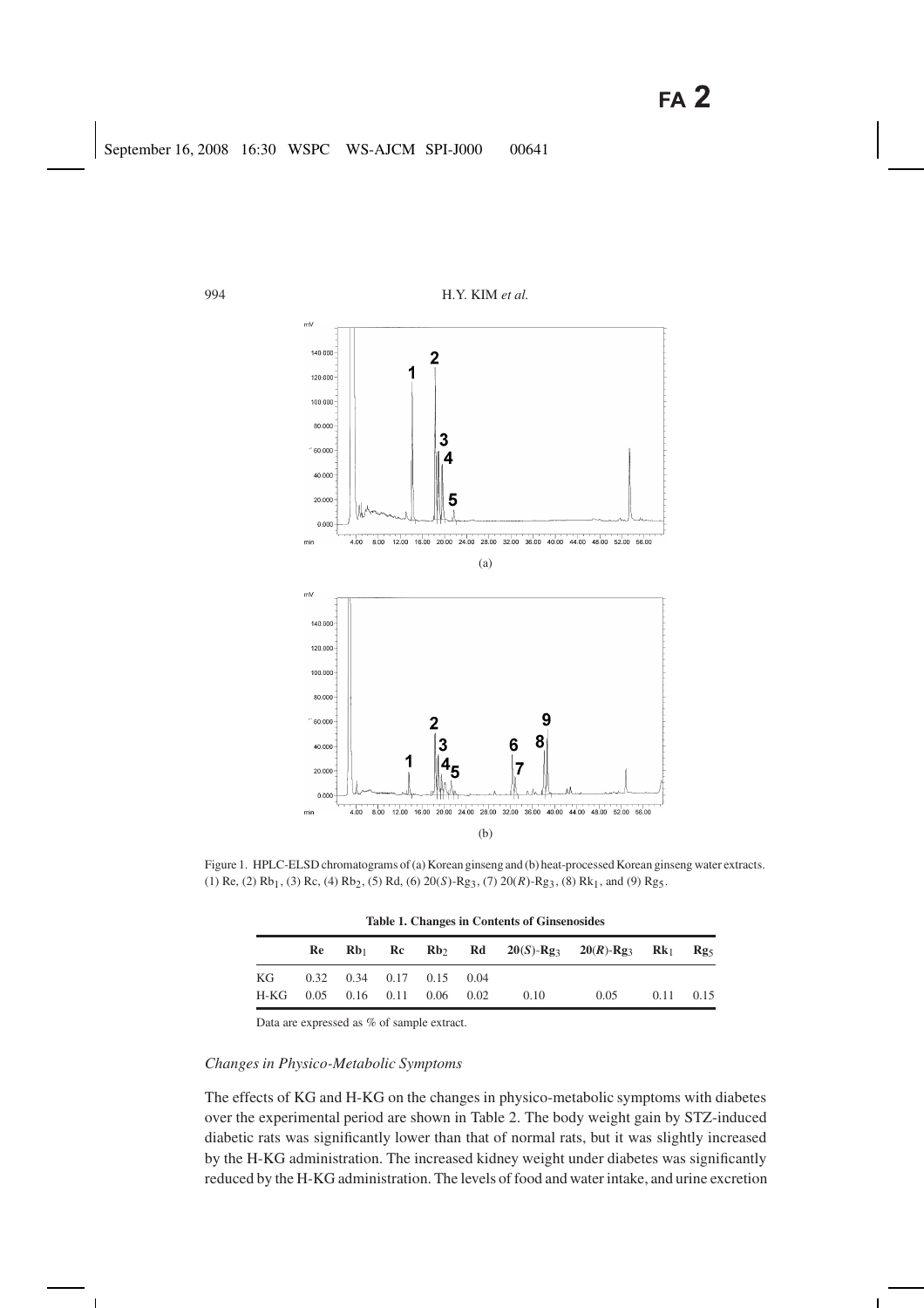|          |                 |                   |                                                                 |                        | Table 2. Physico-Metabolic Symptoms                                                                                                                    |                    |                         |                         |
|----------|-----------------|-------------------|-----------------------------------------------------------------|------------------------|--------------------------------------------------------------------------------------------------------------------------------------------------------|--------------------|-------------------------|-------------------------|
| Group    | Dose            |                   | Body Weight                                                     |                        | Kidney Weight Food Intake                                                                                                                              |                    | Water Intake            | Urine Volume            |
|          | (mg/kg body     |                   | weight/day) (Initial, g) $(Final, g)$ (Gain, g)                 |                        | body weight)<br>(g/100 g of                                                                                                                            | (gday)             | (ml/day)                | (m1/day)                |
| Normal   |                 |                   | $213.3 \pm 7.5$ $291.2 \pm 8.2$ $71.8 \pm 12.8$ $0.65 \pm 0.01$ |                        |                                                                                                                                                        | $18.8 \pm 2.2$     | $33.4 \pm 1.9$          | $14.1 \pm 1.6$          |
| Diabetic |                 |                   |                                                                 |                        |                                                                                                                                                        |                    |                         |                         |
| Control  |                 | $187.8 \pm 4.4^a$ | $210.8 \pm 7.9^{\rm b}$                                         | $23.0 \pm 4.1^{\rm b}$ | $1.09 \pm 0.02^{b}$                                                                                                                                    | $29.3 \pm 1.6^{b}$ | $156.7 \pm 11.0^b$      | $122.3 \pm 6.3^b$       |
| KG       | $\approx 0$     | $187.8 \pm 7.6^a$ | $207.7 \pm 7.0^{\circ}$                                         | $22.7 \pm 5.8^{\rm b}$ | $1.07 \pm 0.03^{b}$                                                                                                                                    | $29.4 \pm 1.3^{b}$ | $(49.8 \pm 4.1^{b}$     | $116.0 \pm 4.6^{\circ}$ |
| H-KG     | $\frac{100}{2}$ |                   | $187.8 \pm 4.0^a$ 216.0 $\pm 8.1^b$                             | $29.5 \pm 8.5^{a}$     | $1.02 \pm 0.03^{b,c}$                                                                                                                                  | $29.1 \pm 2.2^{b}$ | $143.5 \pm 7.7^{\circ}$ | $105.5 \pm 9.0^b$       |
|          |                 |                   |                                                                 |                        | Data are expressed as the mean $\pm$ SE. $^{4}p$ < 0.05, $^{6}p$ < 0.01 compared with normal rats, $^{6}p$ < 0.05 compared with diabetic control rats. |                    |                         |                         |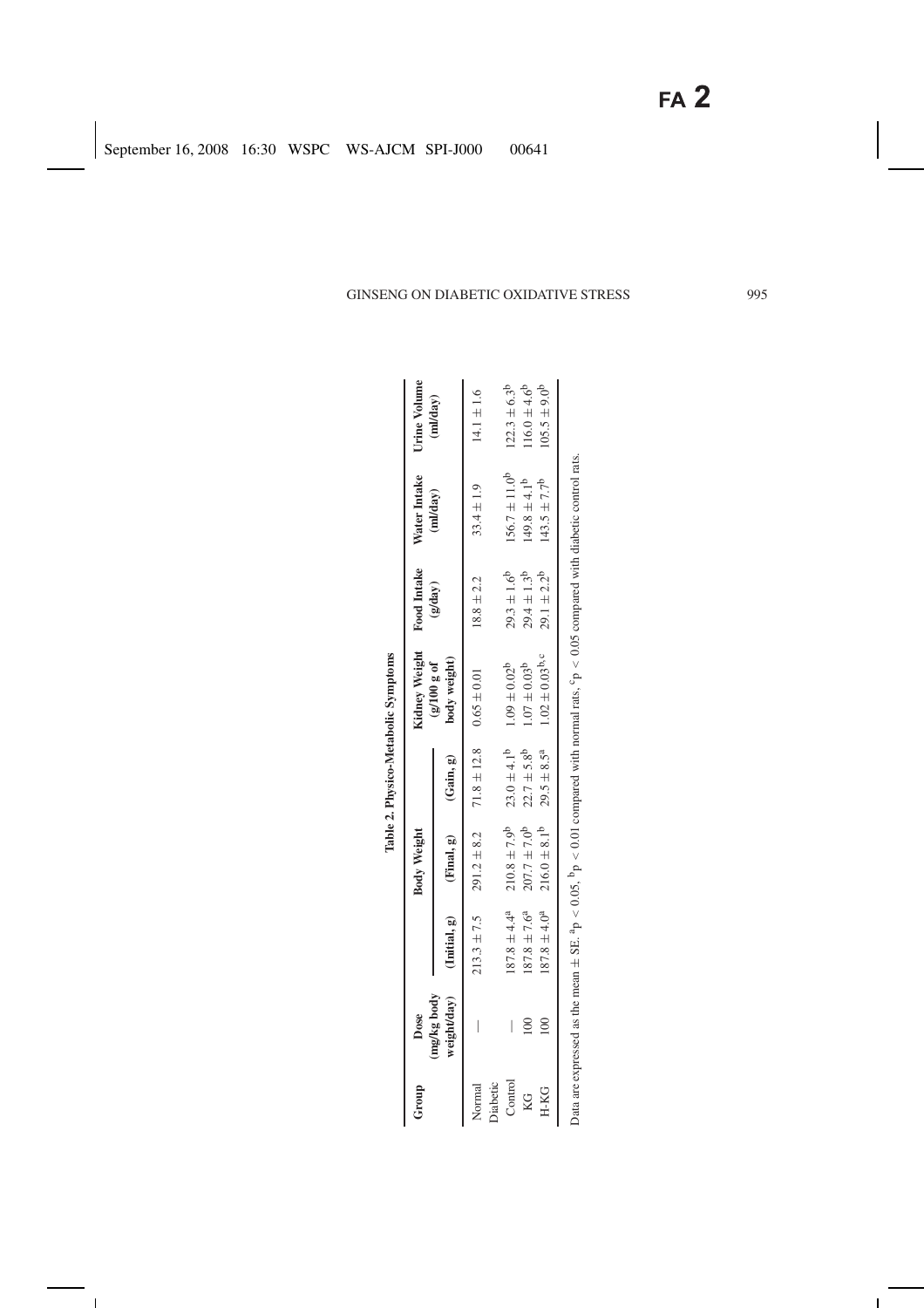

Figure 2. The effects of Korean ginseng and heat-processed Korean ginseng water extracts on serum glucose levels. N, normal rats; C, diabetic control rats; KG, diabetic rats treated with Korean ginseng (100 mg/kg body weight/day); H-KG, diabetic rats treated with heat-processed Korean ginseng (100 mg/kg body weight/day).  $a<sub>p</sub> < 0.01$  compared with normal rats,  $b_p < 0.01$  compared with diabetic control rats.

were markedly elevated in diabetic control rats; however, there were no significant ameliorations in these parameters by KG or H-KG administration.

#### *Biochemical Features of Serum and Urine*

Figure 2 shows the effects of KG and H-KG on serum glucose levels. The diabetic control rats (561 mg/dl) showed a markedly higher blood glucose level than that of normal rats (123 mg/dl), while the elevated serum glucose level was significantly reduced to 511 and 480 mg/dl by the KG and H-KG administrations, respectively.

The effects of KG and H-KG on renal function parameters are shown in Table 3. There were no significant changes in the serum Cr level among the normal, diabetic control, and KG- or H-KG-administered groups. However, the urinary protein level was increased from 10.1 mg/day in normal rats to 13.1 mg/day in diabetic control rats, and it was significantly reduced by 100 mg/kg body weight/day of KG or H-KG administration. In addition, the slightly decreased CCr level in diabetic control rats was significantly increased in H-KGadministered rats.

| Table 9. INTHAI T'UNNIUM T'ATAMNIN'I S |                 |                        |                       |                         |  |  |
|----------------------------------------|-----------------|------------------------|-----------------------|-------------------------|--|--|
| <b>Item</b>                            | <b>Normal</b>   | <b>Diabetic</b>        |                       |                         |  |  |
|                                        |                 | <b>Control</b>         | KG(100mg)             | $H-KG (100mg)$          |  |  |
| Serum creatinine, mg/dl                | $0.30 \pm 0.01$ | $0.31 \pm 0.01$        | $0.30 \pm 0.01$       | $0.29 \pm 0.01$         |  |  |
| Urinary protein, mg/day                | $10.1 \pm 0.8$  | $13.1 \pm 1.1^{\rm a}$ | $9.5 \pm 0.3^{\rm b}$ | $8.8 \pm 0.8^{b}$       |  |  |
| Ccr, ml/kg body weight/min             | $8.11 \pm 0.73$ | $6.89 \pm 0.63$        | $8.87 \pm 0.41$       | $9.93 \pm 0.78^{\rm b}$ |  |  |

**Table 3. Renal Function Parameters**

Data are expressed as the mean  $\pm$  SE.  $^{a}p$  < 0.05 compared with normal rats,  $^{b}p$  < 0.05 compared with diabetic control rats.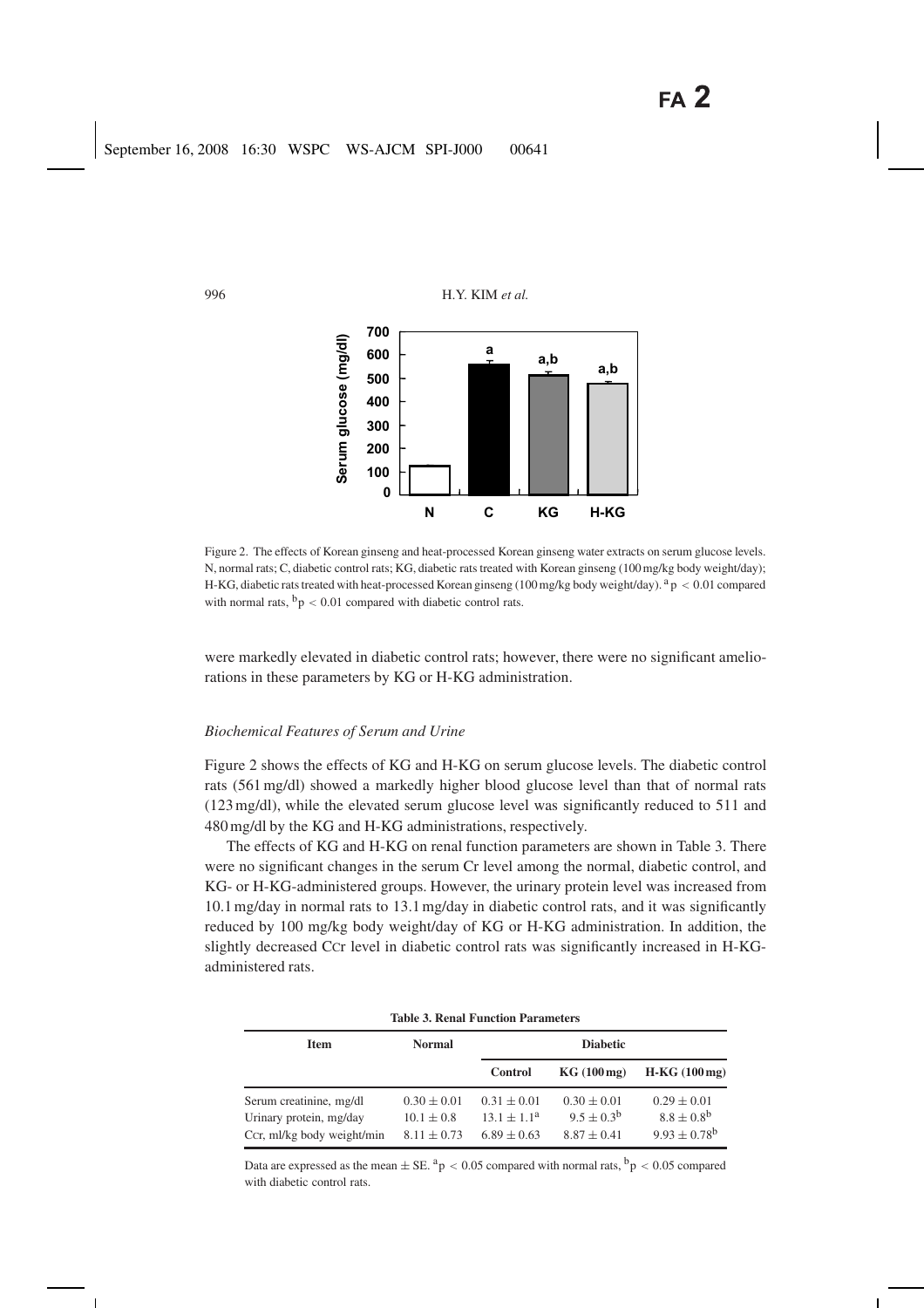

Figure 3. The effects of Korean ginseng and heat-processed Korean ginseng water extracts on (a) serum TBAreactive substance and (b) renal TBA-reactive substance levels. N, normal rats; C, diabetic control rats; KG, diabetic rats treated with Korean ginseng (100 mg/kg body weight/day); H-KG, diabetic rats treated with heat-processed Korean ginseng (100 mg/kg body weight/day).  $a_p < 0.05$ ,  $b_p < 0.01$  compared with normal rats,  $c_p < 0.01$ compared with diabetic control rats.

#### *TBA-Reactive Substance Levels of Serum and Kidney*

TBA-reactive substance levels of the serum and kidney were significantly increased under diabetes (Fig. 3). The elevated TBA-reactive substance level in the serum was slightly reduced by the administration of KG, but showed a significant decrease by H-KG administration (Fig. 3a). In addition, the elevated TBA-reactive substance levels in the kidney of diabetic rats were significantly reduced by the administrations of KG and H-KG (Fig. 3b).



Figure 4. The effects of Korean ginseng and heat-processed Korean ginseng water extracts on (a) NF-κBp65, (b) COX-2, and (c) iNOS protein expressions. N, normal rats; C, diabetic control rats; KG, diabetic rats treated with Korean ginseng (100 mg/kg body weight/day); H-KG, diabetic rats treated with heat-processed Korean ginseng (100 mg/kg body weight/day).  $a_p < 0.01$  compared with normal rats,  $b_p < 0.01$  compared with diabetic control rats.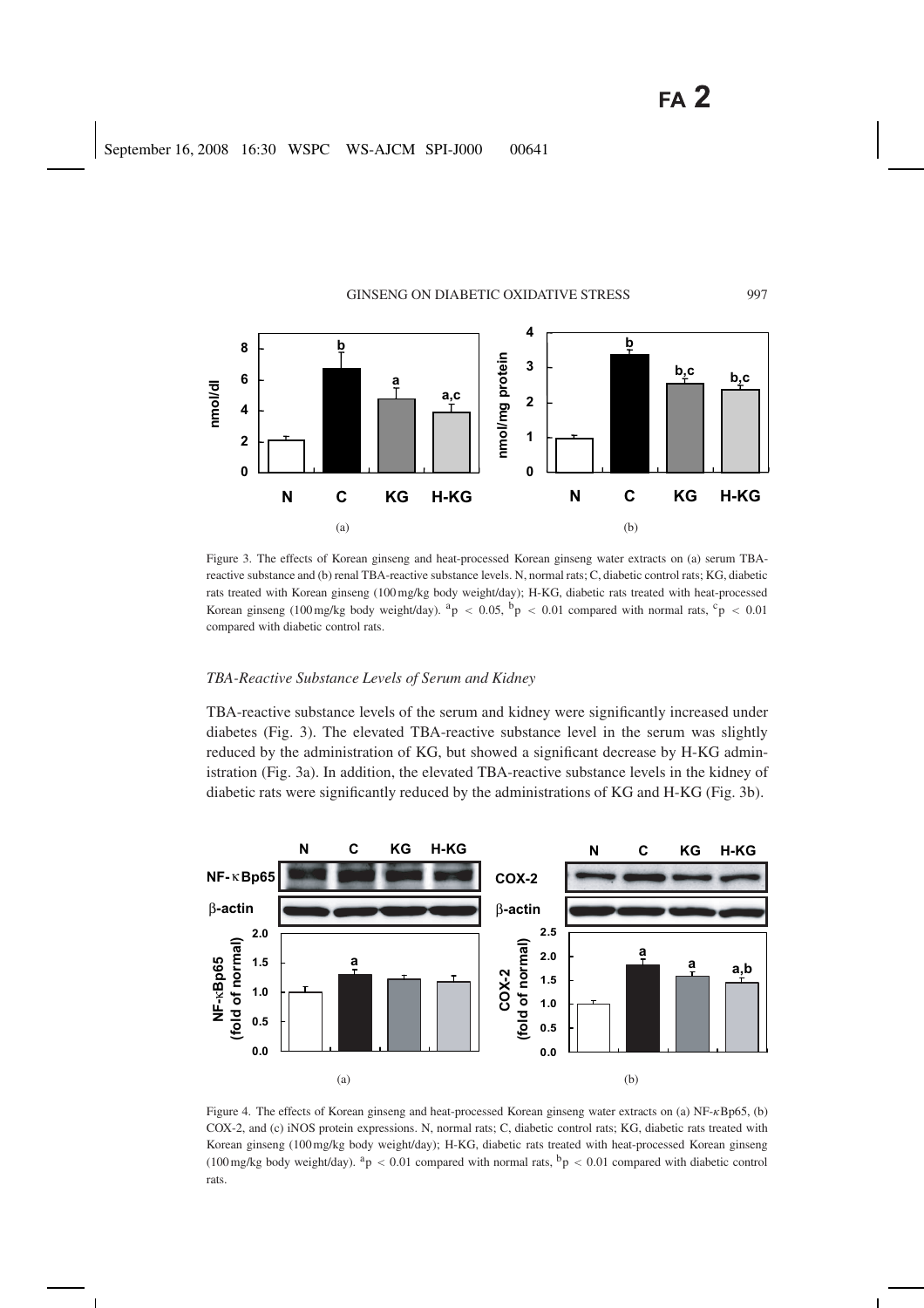

Figure 4. (*Continued* ).

## *Western Blotting*

The expressions of proteins related to oxidative stress-induced damage in renal tissue are shown in Fig. 4. These protein band intensities were graphed and corrected by  $\beta$ -actin. There were significant increases in NF-κBp65, COX-2 and iNOS protein expressions in diabetic rats compared to normal rats. The elevated COX-2 protein expression was significantly decreased by H-KG administration. There were no significant reductions in NF-κBp65 and iNOS levels by KG or H-KG administration.

Figure 5 shows the protein expressions related to AGE formation in the renal cortex. CML accumulation and RAGE expression in diabetic control rats were significantly higher



Figure 5. The effects of Korean ginseng and heat-processed Korean ginseng water extracts on (a) CML and (b) RAGE protein expressions. N, normal rats; C, diabetic control rats; KG, diabetic rats treated with Korean ginseng (100 mg/kg body weight/day); H-KG, diabetic rats treated with heat-processed Korean ginseng (100 mg/kg body weight/day).  $a_p < 0.01$  compared with normal rats,  $b_p < 0.01$  compared with diabetic control rats.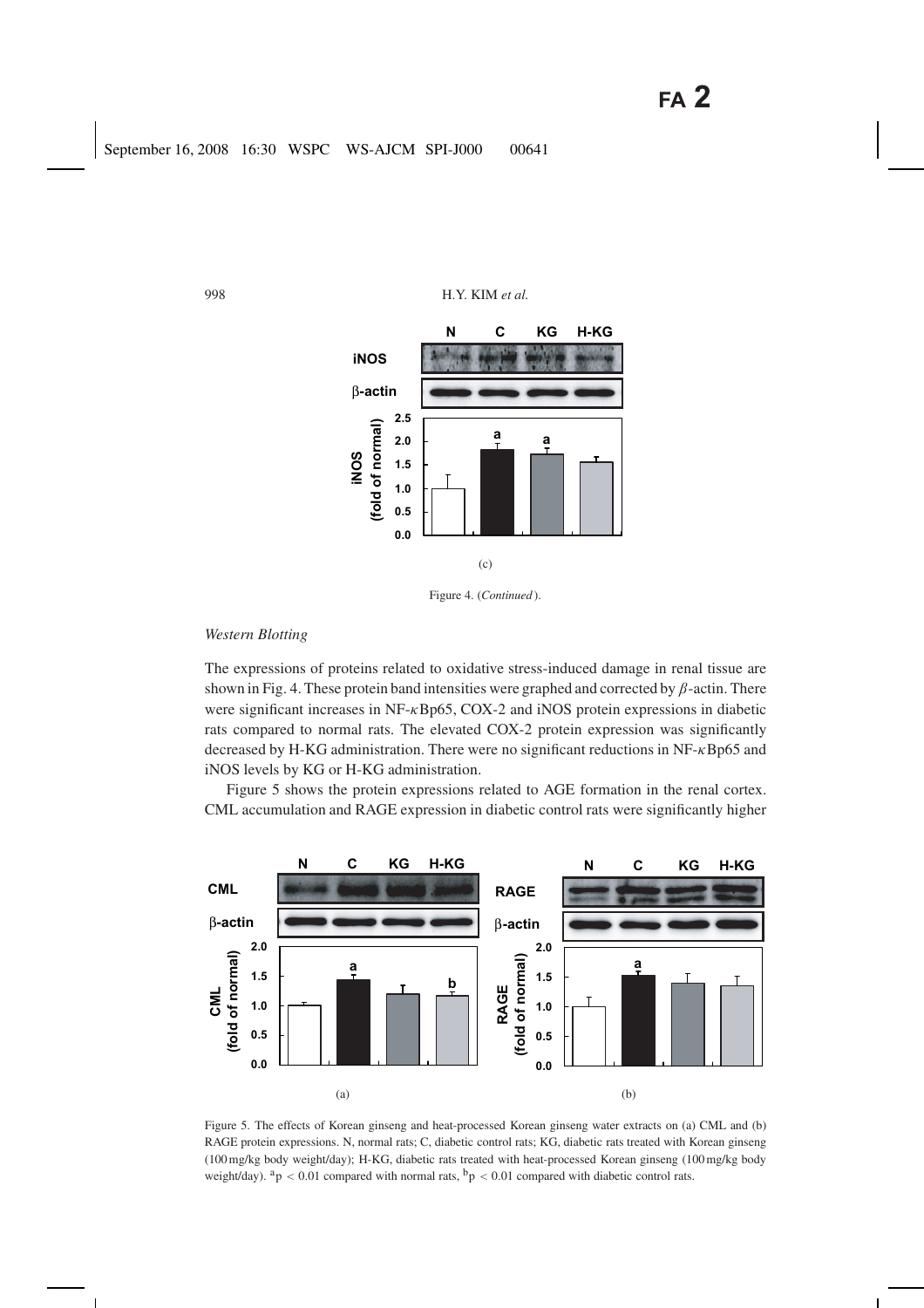than those in normal rats. The elevated CML level was significantly reduced by H-KG administration; however, there was no significant decrease in the elevated RAGE expression of diabetic rats by the ginseng administrations.

#### **Discussion**

When glucose and other reactive carbonyl compounds react non-enzymatically with proteins, lipids, nucleic acids, Schiff bases, and Amadori products are formed. Additional rearrangement and modification leads to the generation of diverse AGEs, and these AGEs can alter the structure and function of intra- and extra-cellular molecules, increase oxidative stress, and modulate cell activation, signal transduction, and the expression of cytokines and growth factors through receptor-dependent and receptor-independent pathways. Reciprocally, oxidative stress is known to induce AGEs (Cooper, 2001; Wendt *et al.*, 2003; Williams, 2003; Schrijvers *et al.*, 2004). Therefore, the inhibitors of AGEs and oxidative stress have received considerable interest because of their close relation to the prevention of diabetic complications.

H-KG is different from KG by virtue of its increased contents of less-polar ginsenosides such as  $Rg_3$ ,  $Rk_1$ , and  $Rg_5$ , as shown in Fig. 1. The antioxidant and anti-tumor-promoting activities of KG were improved by heat-processing, and these improved biological activities were suggested to be mediated by the roles of less-polar ginsenosides (Park *et al.*, 1998; Keum *et al.*, 2000; Kim *et al.*, 2000). However, a comparison of the effects of KG and H-KG on diabetic oxidative stress has not been conducted to date. Therefore, we conduct this study using STZ-induced diabetic rats. The destruction of pancreatic β-cells and disorder of insulin secretion induced by STZ injection causes physico-metabolic abnormalities such as a decrease in body weight gain and increases in kidney weight, food intake, water intake, and urine volume (Yokozawa *et al.*, 2004; Yamabe *et al.*, 2006). The STZ-induced diabetic rats in this study also showed these changes. Although there were no significant ameliorations in these physico-metabolic abnormalities by KG administration, the ameliorating tendencies were stronger in H-KG-administered groups and they showed a significant reduction in kidney weight (Table 2). The increase in kidney weight in proportion to body weight indicates renal hypertrophy, which is one of the features of early-stage diabetic renal change and is related to increased urinary protein due to diabetes (Schrijvers *et al.*, 2004). Therefore, H-KG was thought to have beneficial effects on attenuating these diabetes-induced physiological abnormalities, and this effect can be improved by heat-processing of KG.

Intensive therapy of the blood glucose level in patients with type 1 diabetes has been emphasized to delay the onset and slow the progression of diabetic complications (The Diabetes Control and Complications Trial Research Group, 1993). As shown in Fig. 2, the elevated blood glucose levels in diabetic rats were significantly decreased in those fed with KG or H-KG at a dose of 100 mg. The hypoglycemic effect of ginseng has been suggested to be mediated by the delayed glucose absorption in the gut, increased glucose uptake/disposal, and glucose-stimulated insulin secretion. Among the various pharmacological active components of ginseng, the standardization of the ginsenoside profile has received much attention to achieve a reproducible hypoglycemic effect (Sievenpiper *et al.*,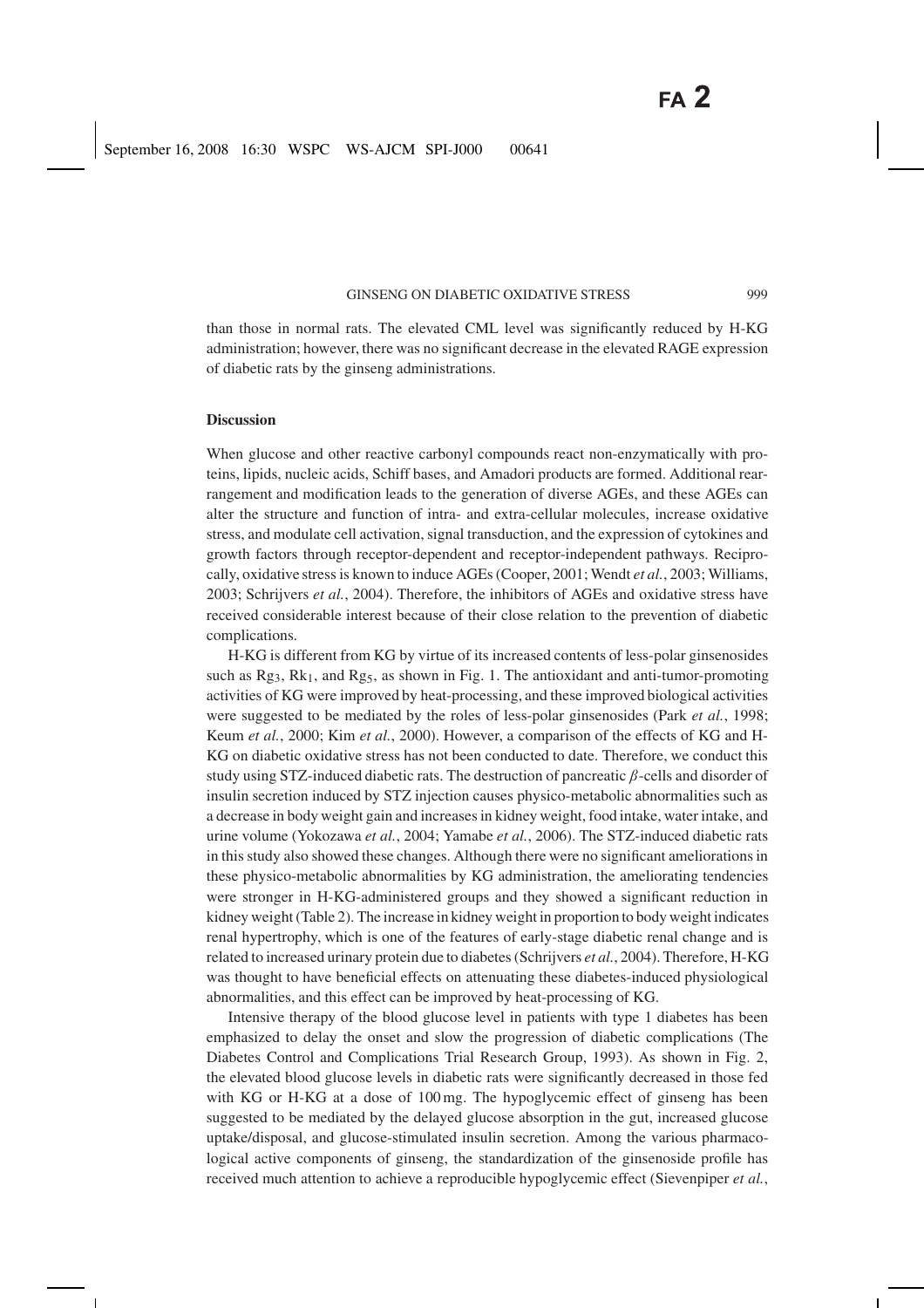2004; Vuksan and Sievenpiper, 2005). Therefore, the improved hypoglycemic effect of KG by heat-processing was thought to be related to the increased contents of less-polar ginsenosides such as  $Rg_3$ ,  $Rk_1$ , and  $Rg_5$ .

Over the experimental period, the levels of urinary protein were significantly elevated in diabetic rats, indicating the changes in the capillary filtration barrier that result in the increased permeability of the glomerular basement membrane. However, there was a slight, but not significant, decrease in CCr of diabetic rats compared to normal rats. In patients with diabetes and/or renal failure, CCr, which is an effective index for glomerular filtration rate, decreases exponentially, and it eventually causes nephritic syndrome (Bell, 1991). Based on these results and notions, it was thought that the early-stage diabetic renal changes occurred (not advanced-stage changes) in this study because of the slight decrease of CCr in diabetic control rats. However, the administration of KG or H-KG significantly reduced the elevated levels of urinary protein caused by diabetes. Moreover, H-KG significantly increased the lowered CCr level in diabetic rats (Table 3). Therefore, the renal dysfunctions in this early-stage diabetic rats were ameliorated by administrations of KG and H-KG, and more significantly by H-KG.

Free radical reactions lead to lipid peroxidation that is mainly responsible for cell and tissue damages. A significant increase in TBA-reactive substances as an index of endogenous lipid peroxidation has been noted in diabetic conditions. In addition, the measurement of TBA-reactive substances is frequently used to determine the oxidative stress level in diabetic patients (Altomare *et al.*, 1992; Gallou *et al.*, 1993; Turk *et al.*, 2002). As shown by present study, the levels of TBA-reactive substance in serum and kidney of diabetic rats were significantly increased, whereas the administration of KG or H-KG water extract significantly decreased these TBA-reactive substance levels compared to diabetic control rats (Fig. 3). Therefore, the administration of KG or H-KG was suggested to alleviate oxidative stress of diabetic pathological conditions through the inhibition of lipid peroxidation.

Subsequently, protein expressions of NF-κBp65, COX-2, iNOS, CML, and RAGE, which were related to oxidative stress, and AGE formation in the renal cortex were investigated using Western blot analyses. NF- $\kappa$ B is normally present in the cytoplasm of eukaryotic cells as an inactive complex with the inhibitory protein, IκB. When cells are exposed to various external stimuli, such as reactive oxygen species or AGEs, I<sub>K</sub>B undergoes rapid phosphorylation with subsequent ubiquitination, leading to the proteosome-mediated degradation of this inhibitor. The functionally active NF-κB exists mainly as a heterodimer consisting of subunits of the Rel family (e.g., Rel A or p65, p50, p52, c-Rel, v-Rel, and Rel B) and translocates to the nucleus, where it binds to specific consensus sequences in the promoter or enhancer regions of target genes, thereby altering their expression (Surh *et al.*, 2001; Ahmed, 2005). In addition, NF-κB is involved in the regulation of COX-2 and iNOS expressions, which are known to be involved in the pathogenesis of many chronic diseases associated with oxidative stress. These protein expressions are known to be significantly increased in the kidneys of STZ-induced diabetic rats or mice (The Diabetes Control and Complications Trial Research Group, 1993). Our results also showed a significant increase in NF-κBp65, COX-2, and iNOS protein expressions in diabetic kidneys. Although there were no significant reductions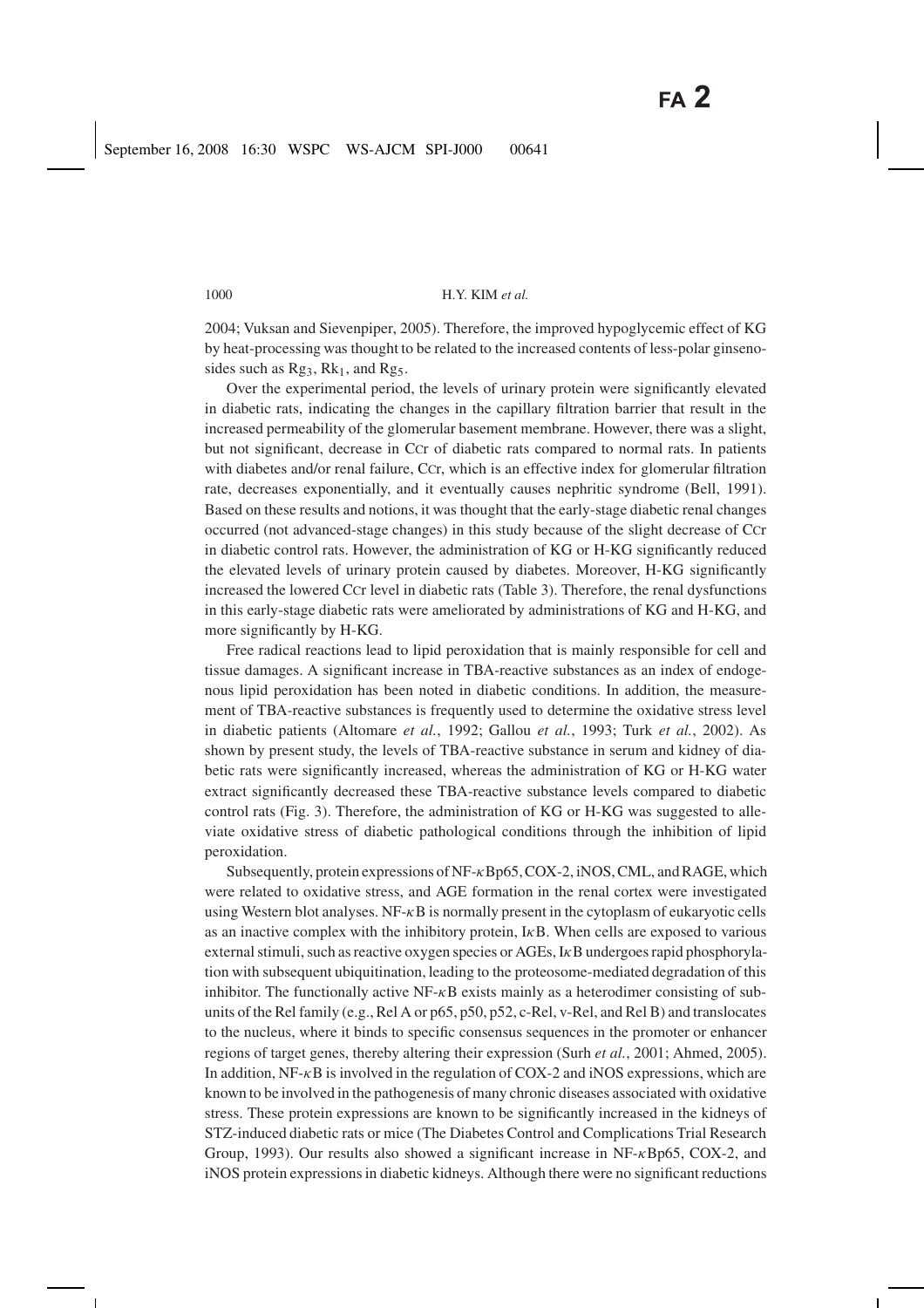in  $NF-\kappa Bp65$  and iNOS protein expressions by KG administration, H-KG administration reduced over-expressed COX-2 levels significantly (Fig. 4). However, NF-κBp65 protein expression was not significantly increased in KG- and H-KG-administered groups when compared to the normal rats. Meanwhile, iNOS level in H-KG-administered diabetic rats was not significantly increased compared to the normal rats. These results imply that H-KG may attenuate oxidative stress by preventing the increases of iNOS and COX-2 protein expressions through the deactivation of  $NF - \kappa B$  during diabetes.

CML, one of the major AGEs in human tissues, is known to be a marker of cumulative oxidative stress and to be involved in the development of diabetic nephropathy (Horie *et al.*, 1997; Nagai *et al.*, 2002). Moreover, activation of RAGE by CML results in the activation of NF-κB and production of proinflammatory cytokines (Yan *et al.*, 1994; Ahmed, 2005). In the present study, CML accumulation and RAGE expression in diabetic rats were markedly higher than normal, but the elevated CML level was significantly ameliorated in H-KG-administered groups (Fig. 5). In addition, the CML and RAGE expressions of KG- or H-KG-administered diabetic rats were not significantly different from the normal rats. These findings imply that H-KG can prevent diabetic nephropathy *via* inhibiting AGE generation in the diabetic kidney.

Ginseng saponins, referred to as ginsenosides, are believed to play an important pharmacological role (Attele *et al.*, 1999). The HPLC chart in Fig. 1 shows that the amounts of polar ginsenosides such as  $\text{Re}, \text{Rb}_1, \text{Rc}$  and  $\text{Rb}_2$  were decreased, but those of less-polar ginsenosides such as  $Rg_3$ ,  $Rk_1$ , and  $Rg_5$  were newly formed in H-KG. Among the ginsenosides, ginsenoside Rg<sub>3</sub> is known to be as the strongest •OH-scavenging compound in heat-processed *Panax ginseng* and its content was significantly increased by heat processing (Kang *et al.*, 2006b; Kang *et al.*, 2007b). In addition, the potential antioxidant and antiinflammatory effects of Rg3 have been reported (Keum *et al.*, 2003; Tian *et al.*, 2005). Therefore, the fortified effects of H-KG compared to KG in diabetic rats may be explained by the chemical transformation of ginsenosides by heat-processing.

In summary, this study demonstrated that KG and H-KG ameliorate early-stage diabetesinduced physiological abnormalities through reducing the blood glucose level and improving renal dysfunction. The oxidative stress-induced increases of TBA-reactive substance levels in serum and kidneys were significantly reduced by KG or H-KG administrations. Moreover, the expressions of proteins related to oxidative stress and AGEs were significantly reduced in diabetic rats and/or not significantly increased from the normal rats by KG or H-KG administrations. All these beneficial effects of H-KG in diabetic rats were stronger than those of KG. These improved effects by heat-processing were thought to be related to the increased contents of less-polar ginsenosides such as  $Rg_3$ ,  $Rk_1$ , and  $Rg_5$ . Therefore, KG and H-KG may improve diabetic pathological conditions and prevent renal damage associated with diabetic nephropathy, and these protective effects of KG can be improved by heat-processing. This study provides scientific evidence to support the use of H-KG as a potential therapeutic agent for pathological conditions associated with diabetic complications including diabetic nephropathy. Further studies on the effects of lesspolar ginsenosides on diabetic renal damage are underway for the elucidation of their roles in H-KG.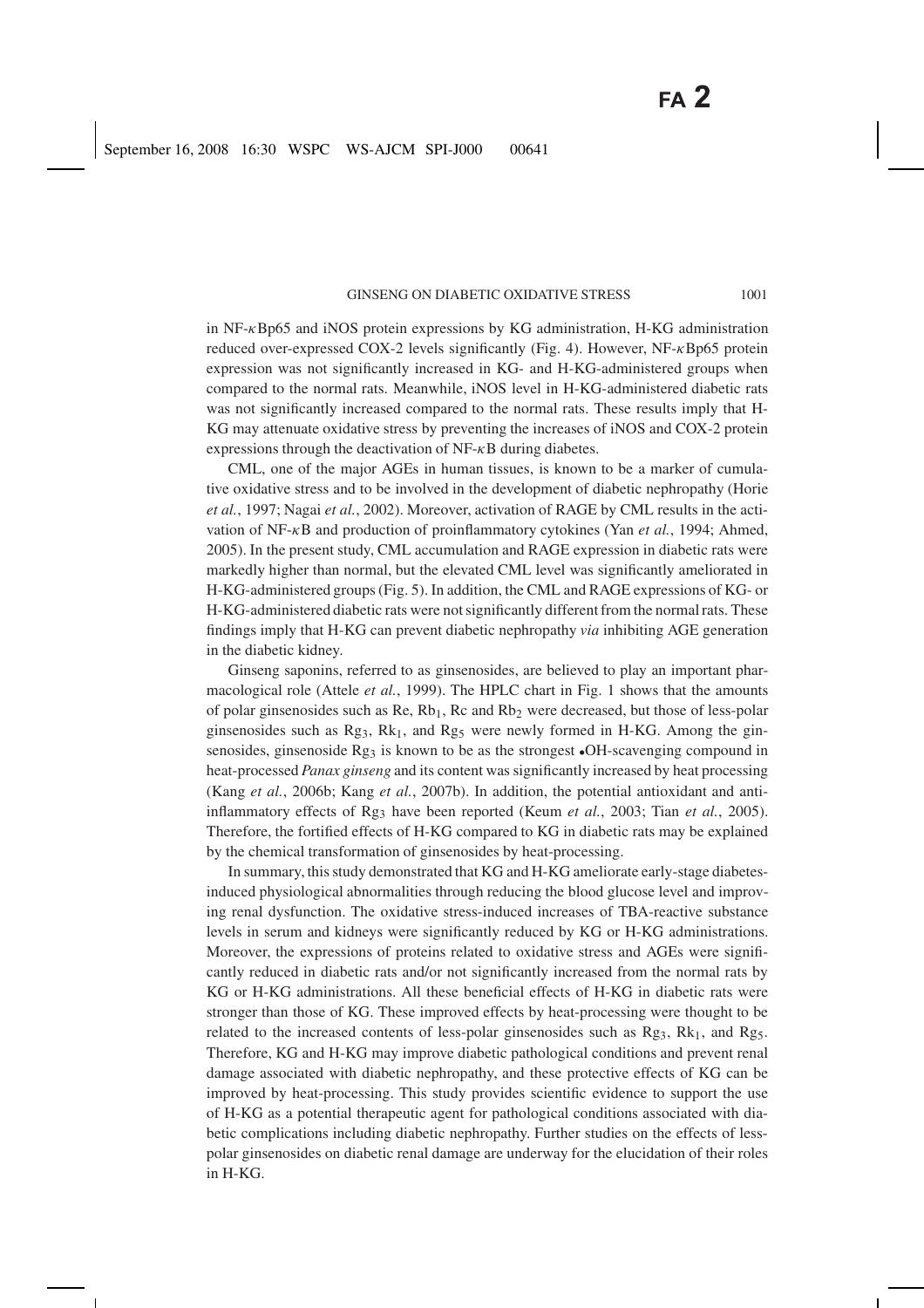# **References**

- Ahmed, N. Advanced glycation end-products role in pathology of diabetic complications. *Diabetes Res. Clin. Pract.* 67: 3–21, 2005.
- Altomare, E., G. Vendemiale, D. Chicco, V. Procacci and F. Cirelli. Increased lipid peroxidation in type 2 poorly controlled diabetic patients. *Diabète Métab.* 18: 264–271, 1992.
- Attele, A.S., J.A. Wu and C.S. Yuan. Ginseng pharmacology. Multiple constituents and multiple actions. *Biochem. Pharmacol.* 58: 1685–1693, 1999.
- Baynes, J.W. Role of oxidative stress in development of complications in diabetes. *Diabetes* 40: 405– 412, 1991.
- Bell, D.S. Diabetic nephropathy: changing concepts of pathogenesis and treatment. *Am. J. Med. Sci.* 301: 195–200, 1991.
- Chen, X. Cardiovascular protection by ginsenosides and their nitric oxide releasing action. *Clin. Exp. Pharmacol. Physiol.* 23: 728–732, 1996.
- Chung, S.H., C.G. Choi and S.H. Park. Comparisons between white ginseng radix and rootlet for antidiabetic activity and mechanism in KKAy mice. *Arch. Pharm. Res.* 24: 214–218, 2001.
- Cooper, M.E. Interaction of metabolic and haemodynamic factors in mediating experimental diabetic nephropathy. *Diabetologia* 44: 1957–1972, 2001.
- Gallou, G., A. Ruelland, B. Legras, D. Maugendre, H. Allannic and L. Cloarec. Plasma malondialdehyde in type 1 and type 2 diabetic patients. *Clin. Chim. Acta* 214: 227–234, 1993.
- Han, B.H., M.H. Park, Y.N. Han and S.C. Shin. Studies on the antioxidant activity components of Korean ginseng-(IV)-antifatigue activity components. *Yakhak Hoeji* 28: 232–235, 1984.
- Hasegawa, H., R. Suzuki, T. Nagaoka, Y. Tezuka, S. Kadota and I. Saiki. Prevention of growth and metastasis of murine melanoma through enhanced natural-killer cytotoxicity by fatty acidconjugate of protopanaxatriol. *Biol. Pharm. Bull.* 25: 861–866, 2002.
- Held, P.J., F.K. Port, R.L. Webb, R.A. Wolfe, J.R. Garcia, C.R. Blagg and L.Y. Agodoa. The United States Renal Data System's 1991 annual data report: an introduction. *Am. J. Kidney Dis.* 18: 1–16, 1991.
- Horie, K., T. Miyata, K. Maeda, S. Miyata, S. Sugiyama, H. Sakai, C. van Ypersole de Strihou, V.M. Monnier, J.L. Witztum and K. Kurokawa. Immunohistochemical colocalization of glycoxidation products and lipid peroxidation products in diabetic renal glomerular lesions. Implication for glycoxidative stress in the pathogenesis of diabetic nephropathy. *J. Clin. Invest.* 100: 2995–3004, 1997.
- Itzhaki, R.F. and D.M. Gill. A micro-biuret method for estimating proteins. *Anal. Biochem.* 9: 401–410, 1964.
- Kaneko, H. and K. Nakanishi. Proof of the mysterious efficacy of ginseng: basic and clinical trials: clinical effects of medical ginseng, korean red ginseng: specifically, its anti-stress action for prevention of disease. *J. Pharmacol. Sci.* 95: 158–162, 2004.
- Kang, K.S., H.Y. Kim, J.S. Pyo and T. Yokozawa. Increase in the free radical scavenging activity of ginseng by heat-processing. *Biol. Pharm. Bull.* 29: 750–754, 2006a.
- Kang, K.S., H.Y. Kim, N. Yamabe and T. Yokozawa. Stereospecificity in hydroxyl radical scavenging activities of four ginsenosides produced by heat processing. *Bioorg. Med. Chem. Lett.* 16: 5028– 5031, 2006b.
- Kang, K.S., N. Yamabe, H.Y. Kim, T. Okamoto, Y. Sei and T. Yokozawa. Increase in the free radical scavenging activities of American ginseng by heat processing and its safety evaluation. *J. Ethnopharmacol.* 113: 225–232, 2007a.
- Kang, K.S., T. Yokozawa, N. Yamabe, H.Y. Kim and J.H. Park. ESR study on the structure and hydroxyl radical-scavenging activity relationships of ginsenosides isolated from *Panax ginseng* C. A. Meyer. *Biol. Pharm. Bull.* 30: 917–921, 2007b.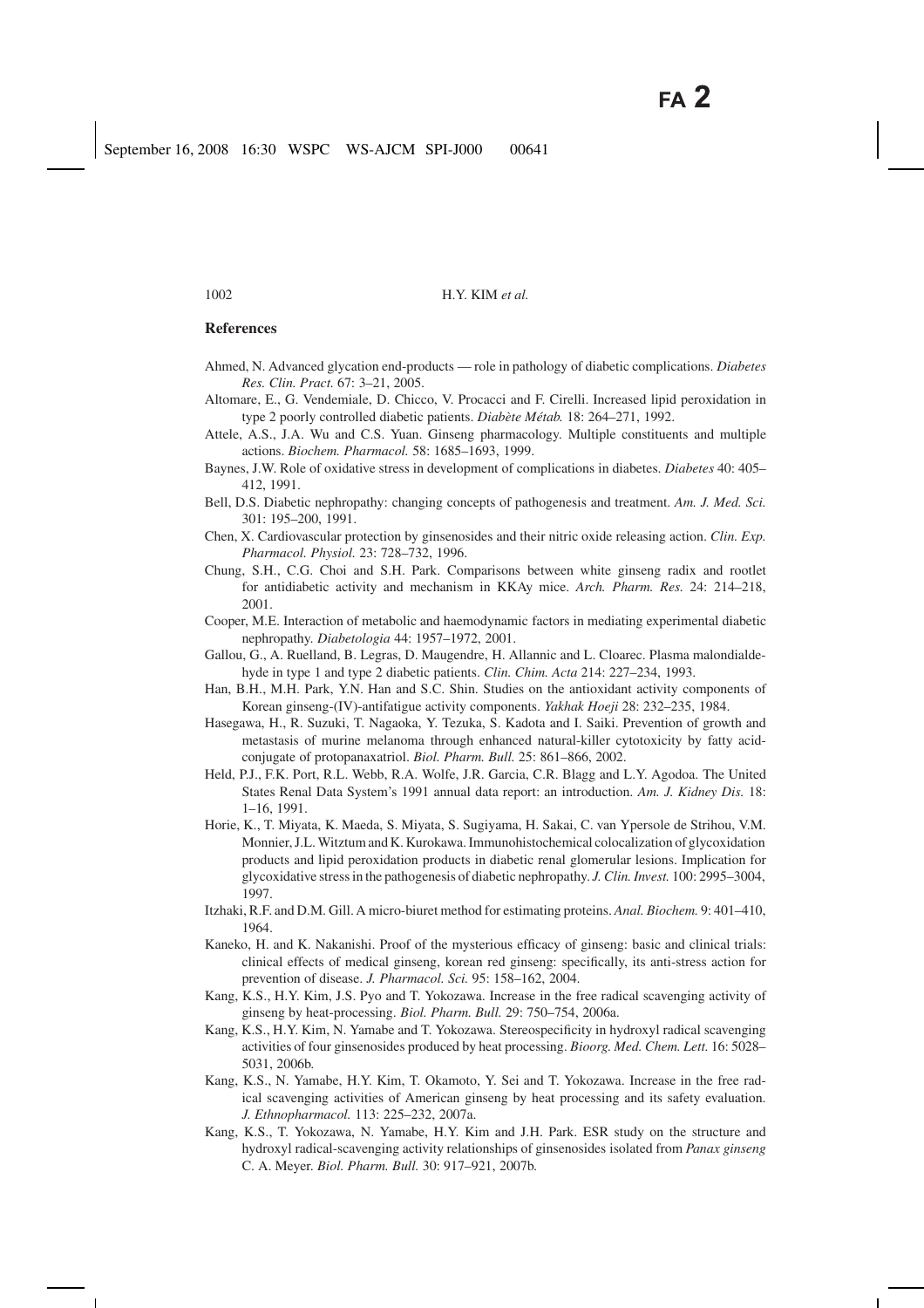- Keum, Y.S., K.K. Park, J.M. Lee, K.S. Chun, J.H. Park, S.K. Lee, H.J. Kwon and Y.J. Surh. Antioxidant and anti-tumor promoting activities of the methanol extract of heat-processed ginseng. *Cancer Lett.* 150: 41–48, 2000.
- Keum, Y.S., S.S. Han, K.S. Chun, K.K. Park, J.H. Park, S.K. Lee and Y.J. Surh. Inhibitory effects of the ginsenoside Rg<sub>3</sub> on phorbol ester-induced cyclooxygenase-2 expression, NF-κB activation and tumor promotion. *Mutat. Res.* 523–524: 75–85, 2003.
- Kim, W.Y., J.M. Kim, S.B. Han, S.K. Lee, N.D. Kim, M.K. Park, C.K. Kim and J.H. Park. Steaming of ginseng at high temperature enhances biological activity. *J. Nat. Prod.* 63: 1702–1704, 2000.
- Kwan, H.J. and J.K. Wan. Clinical study of treatment of diabetes with powder of the steamed insam (ginseng) produced in Kaesong, Korea. *Tech. Inform.* 6: 33-35, 1994.
- Kwon, S.W., S.B. Han, I.H. Park, J.M. Kim, M.K. Park and J.H. Park. Liquid chromatographic determination of less polar ginsenosides in processed ginseng. *J. Chromatogr. A* 921: 335–339, 2001.
- Lee, H.J., D.Y. Kim and C.C. Chang. Antioxidant effects of Korean red ginseng components on the antioxidant enzymes activity and lipid peroxidation in the liver of mouse treated with paraquat. *J. Ginseng Res.* 23: 182–189, 1999.
- Maffei Facino, R., M. Carini, G. Aldini, F. Berti and G. Rossoni. Panax ginseng administration in the rat prevents myocardial ischemia-reperfusion damage induced by hyperbaric oxygen: evidence for an antioxidant intervention. *Planta Med.* 65: 614–619, 1999.
- Nagai, R., Y. Unno, M.C. Hayashi, S. Masuda, F. Hayase, N. Kinae and S. Horiuchi. Peroxynitrite induces formation of  $N^{\varepsilon}$ -(carboxymethyl)lysine by the cleavage of amadori product and generation of glucose and glyoxal from glucose. *Diabetes* 51: 2833–2839, 2002.
- Naito, C. and T. Yamanaka. Lipid peroxides in atherosclerotic diseases. *Jpn. J. Geriat.* 15: 187–191, 1978.
- Oura, H., S. Hiai, Y. Odaka and T. Yokozawa. Studies on the biochemical action of ginseng saponin. I. Purification from ginseng extract of the active component stimulating serum protein biosynthesis. *J. Biochem. (Tokyo)* 77: 1057–1065, 1975.
- Park, J.H., J.M. Kim, S.B. Han, N.Y. Kim, Y.J. Surh, S.K. Lee, N.D. Kim and M.K. Park. A new processed ginseng with fortified activity. In: H. Huh, K.J. Choi and Y.C. Kim (eds.) *Advances in Ginseng Research*. Korean Society of Ginseng, Seoul, 1998, pp. 146–159.
- Rangan, G.K., Y. Wang, Y.C. Tay and D.C. Harris. Inhibition of nuclear factor-κB activation reduces cortical tubulointerstitial injury in proteinuric rats. *Kidney Int.* 56: 118–134, 1999.
- Sakagishi, Y. Total protein. In: M. Saito, M. Kitamura and M. Niwa (eds.) *Rinsho Kagaku Bunseki II*. Tokyo Kagaku Dojin, Tokyo, 1968, pp. 115–142.
- Schrijvers, B.F., A.S.D. Vriese and A. Flyvbjerg. From hyperglycemia to diabetic kidney disease: the role of metabolic, hemodynamic, intracellular factors and growth factors/cytokines. *Endocr. Rev.* 25: 971–1010, 2004.
- Selby, J.V., S.C. FitzSimmons, J.M. Newman, P.P. Katz, S. Sepe and J. Showstack. The natural history and epidemiology of diabetic nephropathy. Implications for prevention and control. *J. Am. Med. Assoc.* 263: 1954–1960, 1990.
- Sievenpiper, J.L., J.T. Arnason, L.A. Leiter and V. Vuksan. Decreasing, null and increasing effects of eight popular types of ginseng on acute postprandial glycemic indices in healthy humans: the role of ginsenosides. *J. Am. Coll. Nutr.* 23: 248–258, 2004.
- Sotaniemi, E.A., E. Haapakoski and A. Rautio. Ginseng therapy in non-insulin-dependent diabetic patients. *Diabetes Care* 18: 1373–1375, 1995.
- Sugaya, A., M. Yuzurihara, T. Tsuda, K. Yasuda, K. Kajiwara and E. Sugaya. Proliferative effect of ginseng saponin on neurite extension of primary cultured neurons of the rat cerebral cortex. *J. Ethnopharmacol.* 22: 173–181, 1988.
- Surh, Y.J., K.S. Chun, H.H. Cha, S.S. Han, Y.S. Keum, K.K. Park and S.S. Lee. Molecular mechanisms underlying chemopreventive activities of anti-inflammatory phytochemicals: down-regulation of COX-2 and iNOS through suppression of NF-κB activation. *Mutat. Res.* 480–481: 243–268, 2001.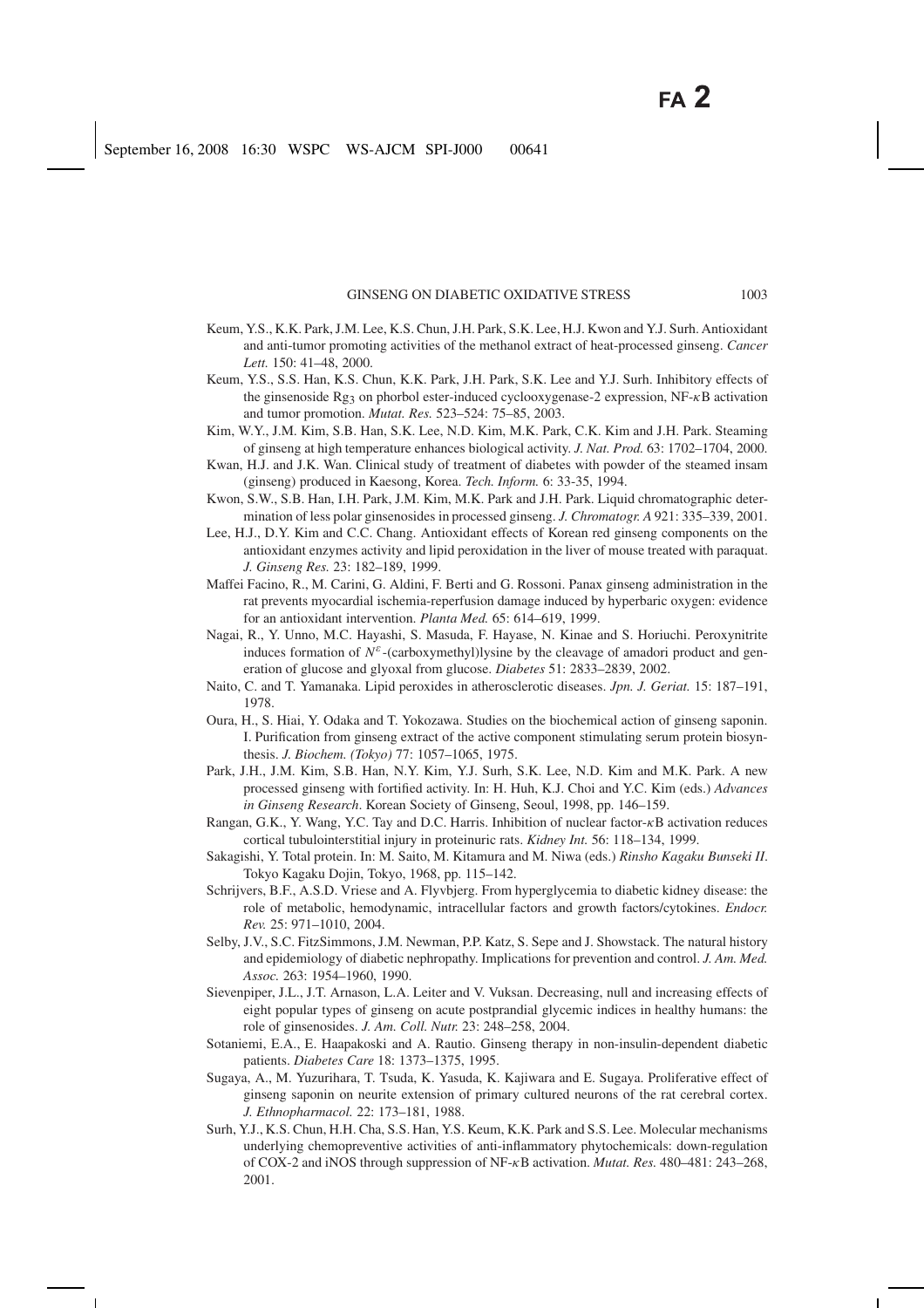- The Diabetes Control and Complications Trial Research Group. The effect of intensive treatment of diabetes on the development and progression of long-term complications in insulin-dependent diabetes mellitus. *New Engl. J. Med.* 329: 977–986, 1993.
- Tian, J., F. Fu, M. Geng, Y. Jiang, J. Yang, W. Jiang, C. Wang and K. Liu. Neuroprotective effect of 20(*S*)-ginsenoside Rg3 on cerebral ischemia in rats. *Neurosci. Lett.* 374: 92–97, 2005.
- Turk, H.M., A. Sevinc, C. Camci, A. Cigli, S. Buyukberber, H. Savli and N. Bayraktar. Plasma lipid peroxidation products and antioxidant enzyme activities in patients with type 2 diabetes mellitus. *Acta Diabetol.* 39: 117–122, 2002.
- Uchiyama, M. and M. Mihara. Determination of malondialdehyde precursor in tissues by thiobarbituric acid test. *Anal. Biochem.* 86: 271–278, 1978.
- Voces, J., A.I. Alvarez, L. Vila, A. Ferrando, C. Cabral de Oliveira and J.G. Prieto. Effects of administration of the standardized Panax ginseng extract G115 on hepatic antioxidant function after exhaustive exercise. *Comp. Biochem. Physiol.* 123: 175–184, 1999.
- Vuksan, V. and J.L. Sievenpiper. Herbal remedies in the management of diabetes: lessons learned from the study of ginseng. *Nutr. Metab. Cardiovasc. Dis.* 15: 149–160, 2005.
- Wendt, T., N. Tanji, J. Guo, B.I. Hudson, A. Bierhaus, R. Ramasamy, B. Arnold, P.P. Nawroth, S.F. Yan, V. D'Agati and A.M. Schmidt. Glucose, glycation, and RAGE: implications for amplification of cellular dysfunction in diabetic nephropathy. *J. Am. Soc. Nephrol.* 14: 1383–1395, 2003.
- Williams, M.E. New therapies for advanced glycation end product nephrotoxicity: current challenges. *Am. J. Kidney Dis.* 41: S42–S47, 2003.
- Xie, J.T., C.Z. Wang, S. Kim and C.S. Yuan. The anti-hyperglycemic property of different ginseng partitions. *Orient. Pharm. Exp. Med.* 5: 1–15, 2005.
- Yamabe, N., T. Yokozawa, T. Oya and M. Kim. Therapeutic potential of (-)-epigallocatechin 3-*O*gallate on renal damage in diabetic nephropathy model rats. *J. Pharmacol. Exp. Ther.* 319: 228–236, 2006.
- Yan, S.D., A.M. Schmidt, G.M. Anderson, J. Zhang, J. Brett, Y.S. Zou, D. Pinsky and D. Stern. Enhanced cellular oxidant stress by the interaction of advanced glycation end-products with their receptors/binding proteins. *J. Biol. Chem.* 269: 9889–9897, 1994.
- Yokozawa, T., T. Kobayashi, H. Oura and Y. Kawashima. Studies on the mechanism of the hypoglycemic activity of ginsenoside-Rb<sub>2</sub> in streptozotocin-diabetic rats. *Chem. Pharm. Bull.* 33: 869–872, 1985.
- Yokozawa, T., N. Yamabe, E.J. Cho, T. Nakagawa and S. Oowada. A study on the effects to diabetic nephropathy of Hachimi-jio-gan in rats. *Nephron Exp. Nephrol.* 97: e38–e48, 2004.